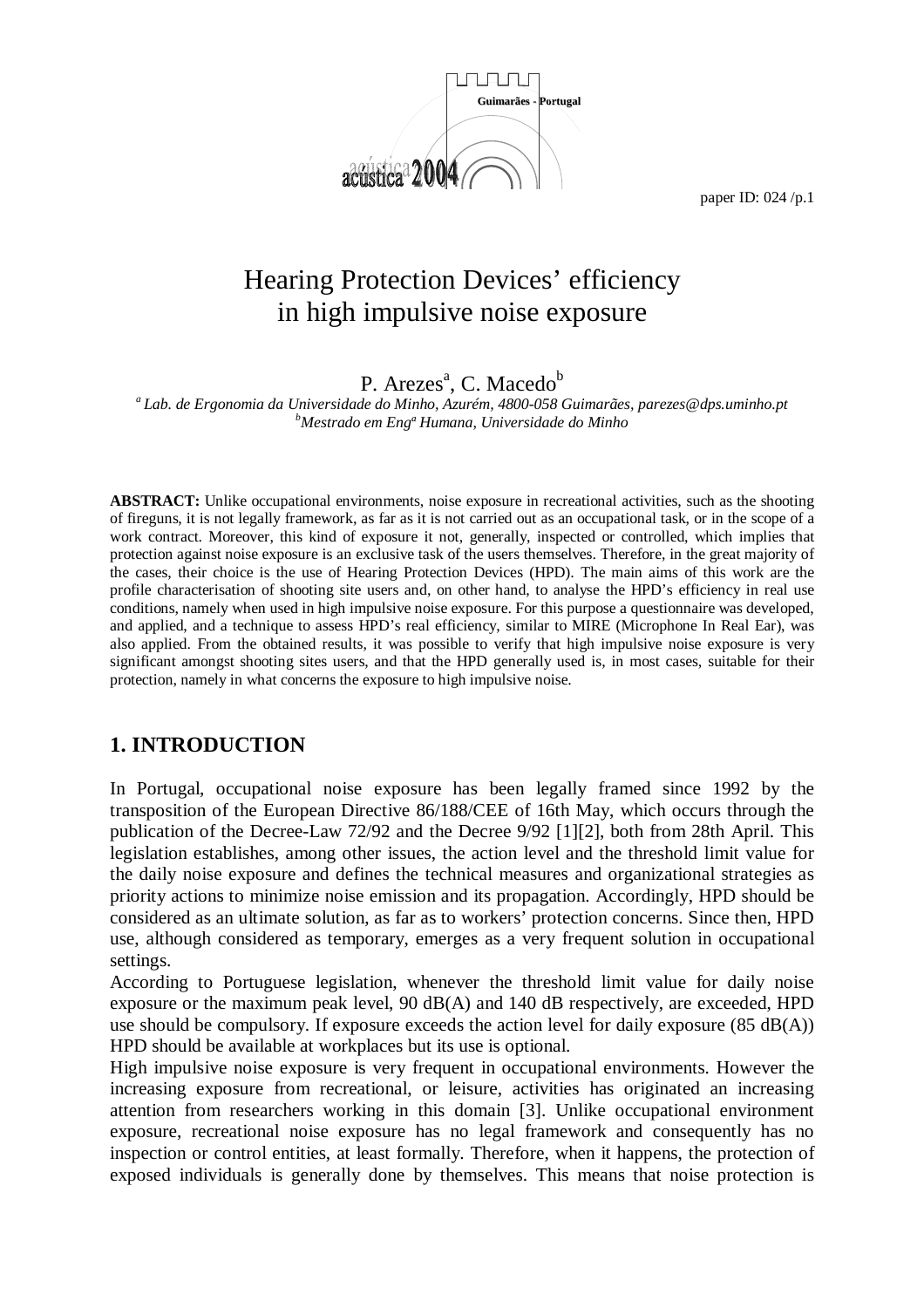

frequently done through the use of HPD. However, the HPD should be adequately used in order to obtain maximum efficiency for noise attenuation in real conditions [4].

The exposure to continuous high sound pressure levels, generally found in occupational settings, and the respective effects have been widely studied [5]. Presently, and as result of many of these studies, it is consensually accepted the dimension of noise exposure effects, including the effects of the exposure to impulsive noise.

It is also consensual that the most severe hearing losses are originated by the exposure to high impulsive sound pressure levels [6]. Impulsive noise is a noise in which the sound pressure level has a very fast increase followed by a very fast decrease, which is generally called peak level and it is defined as the sound pressure level that has a duration less than 1 second and it repeats in a period greater than 1 second. The peak sound pressure levels could reach nearly 170 dB (peak). This level can exceed the threshold of pain and cause damage to the tympanic membrane.

The frequent use of fire guns originates exposures to high impulsive sound pressure levels and consequently a serious risk of hearing loss. Amongst the shooting site users, the most frequent users are military personnel, police agents and people with sport purposes. Although in Portugal it is not well known the total number of persons that have been exposed in such environments, as well as the consequences of such exposure, in some countries these data is well documented. In Finland, for example, people exposed to high impulsive sound pressure levels, either in occupational or non-occupational settings, constitute the great majority of compensation cases due to noise induced hearing loss [7].

Due to the lack of information about the use of HPD amongst the fire guns shooters, as well as the unknown real efficiency of such devices, this work intends to be an important contribution to the study and characterisation of the use of HPD in the mentioned environments. For this purpose several noise measurements were carried out and a HPD's real efficiency assessment technique, similar to MIRE (Microphone In Real Ear), was applied.

This study was developed in the Ergonomics Laboratory of University of Minho and has been carried out in several locations, namely:

- Indoor shooting site of Polícia Judiciária's Building (PJ) (Criminal Police) in Porto.
- Outdoor shooting sites of 25 m (closed type figure 2) and 300m (open type) in Braga, both belonging to the Portuguese Army, Cavalry Regiment no. 6.
- Outdoor shooting site (open type) for sport shooting in Vizela.

# **2. METHODOLOGY**

In this study, three different techniques were applied, namely:

- Sound pressure levels measurement and calculation of the personal daily exposure levels.
- Questionnaire administration.
- HPD real efficiency assessment, using a technique similar to MIRE.

As it is intended to analyse only exposure that may potentially originate health problems, namely hearing loss, only users having daily personal exposure greater than the action level defined in Portuguese legislation were considered. In order to characterize the sound pressure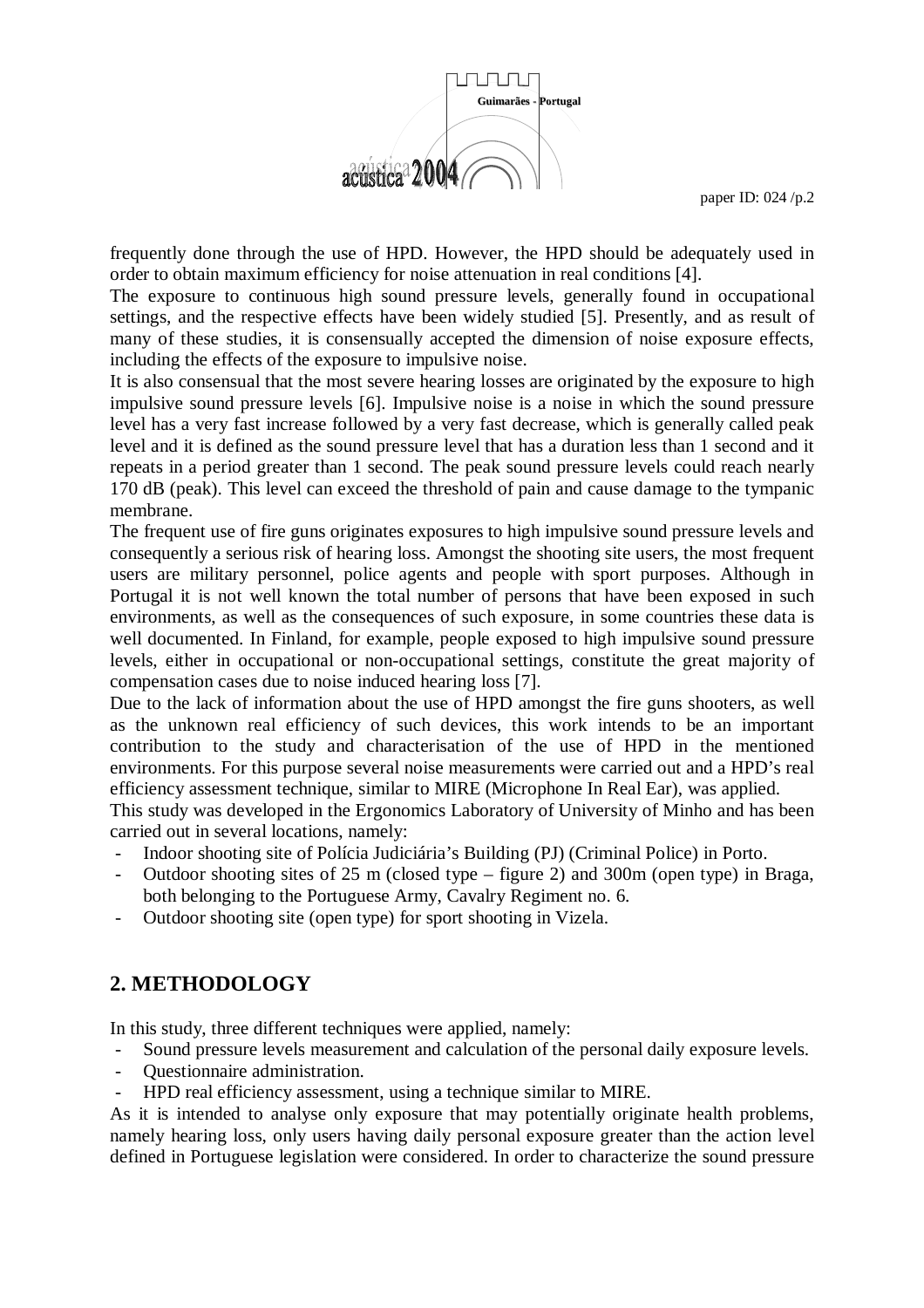

levels of each type of guns used, it was also carried out a spectral analysis of the most significant guns. This characterisation can constitute an important basis for the HPD selection. Additionally, a questionnaire, regarding some aspects of the shooting practice and the use of HPD, was distributed by all the subjects' sample.

Lastly, the third part of the methodology consisted in evaluating the efficiency of some HPD, using a technique for real efficiency assessment. This technique consisted in a modified version of the MIRE technique. Using this technique, two different HPD were tested (a passive and an active one with external sound pressure level dependency).

### **2.1 Equipment**

Both sound pressure levels and spectrum analysis were made using a sound level meter Bruel&Kjaer type 2260, 9 dosimeters Bruel&Kjaer type 4436 and 2 dosimeters Quest model Q-100. Additionally, with the aim of real conditions simulation in Laboratory, an artificial head and torso Bruel&Kjaer type 4128 were used. The artificial head is equipped with an artificial pinna Bruel&Kjaer type 4158.

### **2.2 Questionnaire development and application**

The applied questionnaire is essentially divided in two sections: a first section, concerning the individual characterization and profile of shooting sites use and a second section, related to the noise exposure and the use of HPD.

#### **2.3 MIRE technique**

The principle of the MIRE application is the use of two miniaturized microphones. One placed in the outside part of the hearing protector and the other in the inside the HPD earcup. The difference between the two registered sound pressure levels is the attenuation afforded by the device. In the present study we have tested earmuffs in which the microphones were placed outside and inside the earcup (Figure 1).



Figure 1 – *Schematic representation of the microphones position inside and outside the HPD*.

The inside microphone wire was introduced in the HPD underneath the sponge material of the earcup via a very small hole, which in turn was sealed with silicone in order to assure total tightness of the earcup. Both microphones were connected to two dosimeters.

In order to know with more detail the TFOE (Transfer Function of the Open Ear) concerning the maximum peak levels, a Laboratory validation of the technique was carried out. In this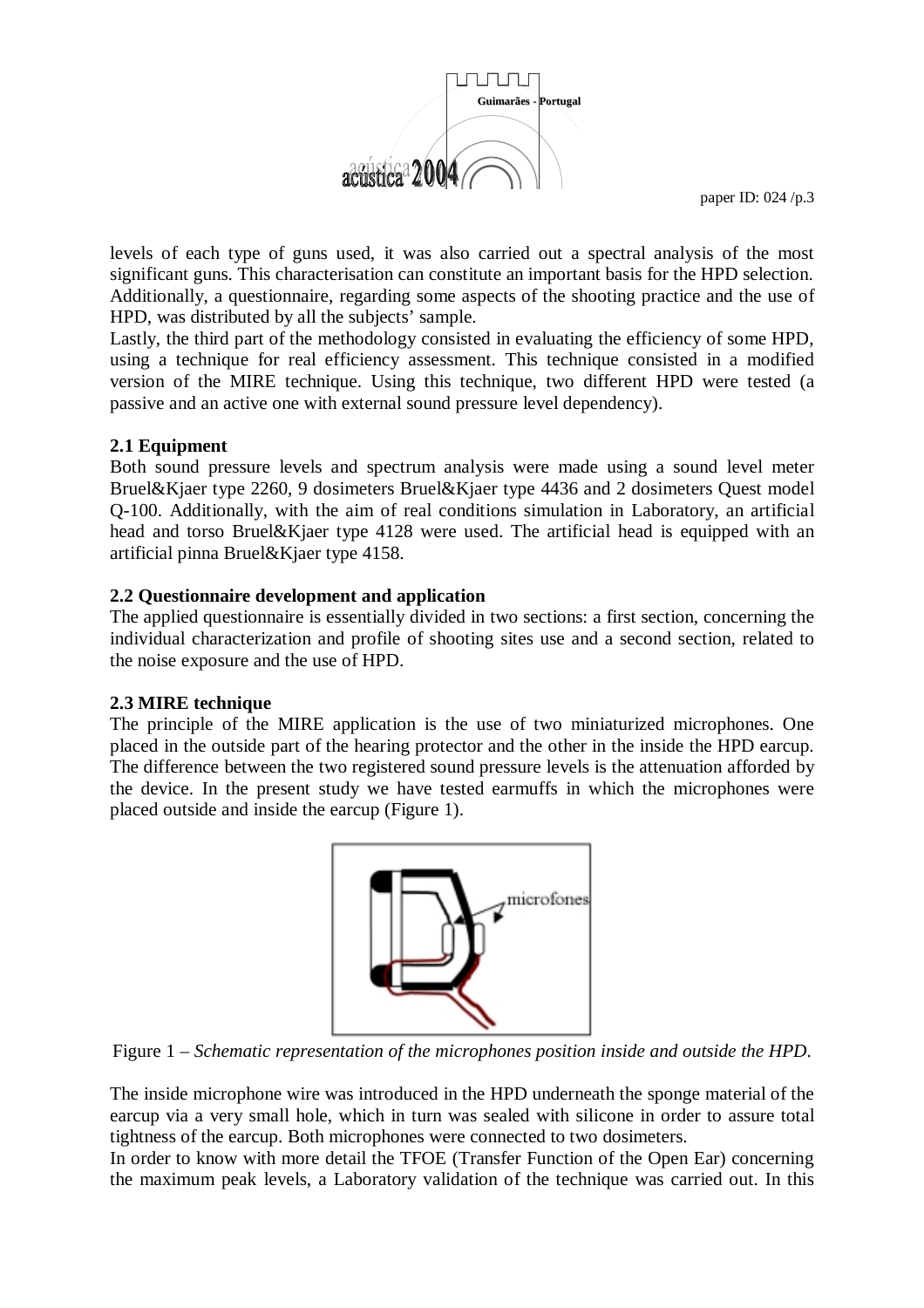

test, maxLpeak obtained in both microphones (one near the ear canal and the other oriented for the exterior) were compared. The aim of such analysis is to determine the influence of the microphone position on the registered maxLpeak, despite the presence of the HPD.

Using an audiometric booth, it was tested the maxLpeak obtained in each position. A fire gun without bullets was used to simulate the high impulsive peak levels. TFOE was obtained by the mean difference between the two microphones. Lately, when testing the HPD efficiency, the obtained values were corrected with this difference.

### **3. RESULTS AND DISCUSSION**

#### **3.1 Measurement sites and weapons**

Shooting practice is, as mentioned previously, essentially carried out by military forces, police agents and shooting athletes. Therefore, depending on the type of use, the shooting site, as well as the used weapon, can vary significantly.

As the main goal of this study is to characterize the exposure of these people to impulsive noise, the study sample was, whenever possible, constituted for subjects of each group users mentioned above.

The type of weapons depends basically on the users group. Military personnel, for example, use mainly automatic rifles. Police agents, such as those of the PJ, use a great diversity of weapons, as for example, automatic rifles, gun-machines, pistols, revolvers and hunting-guns. Users from sport purposes use mainly hunting-guns. It should be also referred that this last group of users the studied subjects are exclusively from the "moving plates" shooting competition.

#### **3.2 Noise Levels**

From the carried out noise measurements, it was verified that the observed values were significantly high, in particular in what concerns peak levels.

Regarding personal daily exposure levels, it was found that these levels are not so critical due to the short period of exposure and its relative low frequency.

From these results it is clear that the effective risk of hearing loss development is associated with the high peak levels observed and not with the continuous noise exposure.

From the noise assessment we can summarise some results which are presented in the following tables (1 and 2).

Table 1 *– Variance range of the maximum peak level according to the site and weapon type.* 

| Site                                | Weapon type                             | Range MaxLpeak<br>[dB] |
|-------------------------------------|-----------------------------------------|------------------------|
| Outdoor shooting site (open type)   | Automatic rifle                         | 130.6-146.3            |
| Indoor shooting site                | Pistol, revolver, gun-machine and rifle | 145.8-148.5            |
| Outdoor shooting site (closed type) | Pistol, revolver, gun-machine and rifle | 123.9-143.9            |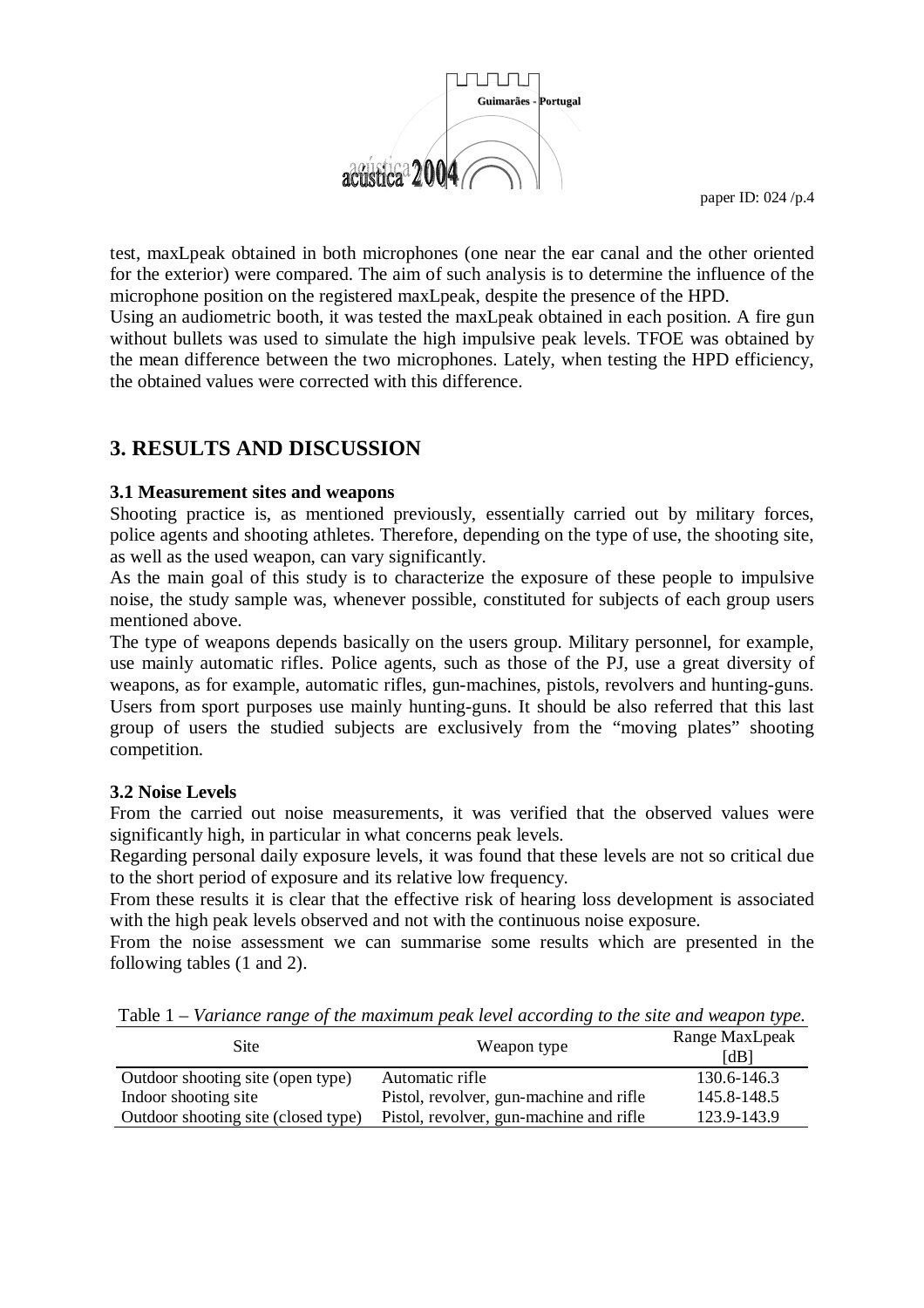

| Site                                | Weapon type     | Main frequencies (Hz) |
|-------------------------------------|-----------------|-----------------------|
| Outdoor shooting site (open type)   | Automatic rifle | 500-2000              |
|                                     | Pistol          | 1000-2000             |
|                                     | Revolver        | 1000-4000             |
| Indoor shooting site                | Gun-machine     | 1000-4000             |
|                                     | Rifle           | 500-8000              |
|                                     | Pistol          | 1000-2000             |
| Outdoor shooting site (closed type) | Revolver        | 2000                  |
|                                     | Gun-machine     | 2000-4000             |
|                                     | Rifle           | 500-8000              |

Table 2 *– Main frequencies of the shooting sites noise spectrums.* 

#### **3.3 Questionnaire results**

From the questionnaire application, some data regarding the demographic profile of the users were obtained, as well as about the HPD use profile. From these data, it is possible to verify that almost all users have lower age, with a sample mean age of  $32.8$  (sd=11.2) years. Users from army are the youngest, with a mean age of 20.9 (sd=3.0) years and the oldest group of users are the people from Police, with a mean age of 39.8 (sd=7.5) years..

In general, the users are typically male, with a higher percentage of females in the sample from the PJ (12.5%). Concerning background education, there is a significant difference between all the considered groups. Individuals from military personnel and sport shooting have, generally, lower background level (more than 70% have a education background level less than the  $4<sup>th</sup>$  grade) and people from criminal police present a higher background level (more than 95% have a education level higher than the  $9<sup>th</sup>$  grade). To describe the type of exposure and the profile of HPD use, some results are presented in tables 3 and 4.

| Frequency     | <b>Sports</b> | Army | Police | Total |
|---------------|---------------|------|--------|-------|
| Annual        |               | 78.0 | 5.4    | 28.5  |
| Semestrial    | 19.2          | 12.2 | 69.6   | 39.8  |
| Each 4 months |               |      | 12.5   | 5.7   |
| Quarterly     |               |      | 5.4    | 2.4   |
| Monthly       | 34.6          | 9.8  | 3.6    | 12.2  |
| Weekly        | 42.3          |      |        | 8.9   |
| Daily         | 3.8           |      | 3.6    | 2.4   |

Table 3 – *Sample characterisation according to the frequency of shooting practice (in %)*.

Table 4 – *Sample characterisation according to the shooting practice duration (in %)*.

| Practice duration | Sport | Army | Police | Total |
|-------------------|-------|------|--------|-------|
| $<$ 1 h           | 73.1  | 78.0 | 33.9   | 56.9  |
| $1-2h$            | 26.9  | 7.3  | 58.9   | 35.0  |
| $2-4h$            |       | 12.2 | 3.6    | 5.7   |
| >4h               |       | 2.4  | 3.6    | 2.4   |

Despite the fact that the great majority of users present a low frequency in shooting practice, in some cases (sports and criminal police) the percentage of users with a weekly or more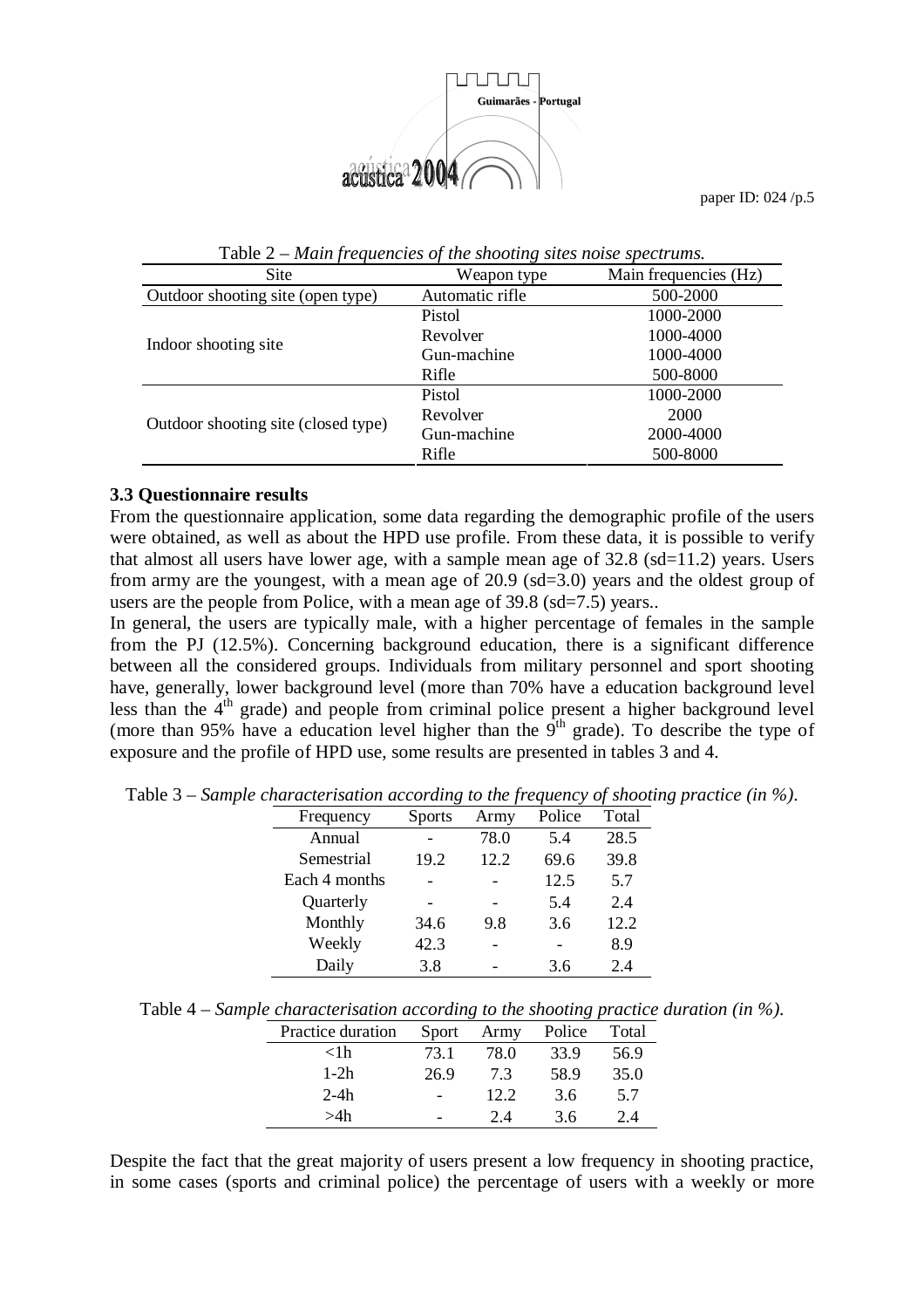

frequency is significant. Only army users are sporadic users of the shooting sites, 78% of them using these sites only once a year. This yearly utilization is almost restricted to the initial training undertaken by all military personnel.

On other hand, data referring the duration of use were also analysed (table 4). Therefore, it is possible to observe that, despite the higher frequency practice of sport users, as mentioned previously, the duration of the practice is generally lower than that one of the other groups, namely PJ agents, which present the highest mean duration of shooting practice.

From the overall results, we can observe that the practice duration is generally short, i.e., near 92% of the practice duration is less than 2 hours. This fact does not minimize significantly the noise exposure risk assuming that hearing loss development from impulsive noise exposure is not a function, or at least directly, of the practice duration but it depends on the maximum peak level of the exposure.

Concerning the HPD use profile of the sample users, we verify that almost all (93%) sample subjects use, or refer to use, HPD when shooting. Nevertheless, it must be referred that some of these users declare to use HPD only when shooting and, in some cases, they remove their HPD when they are no longer shooting but remaining in the shooting sites. Besides, even a small percentage, 7% of users referring not to use HPD, is exposed to high peak levels, sometimes greater than 140 dB, which can potentially induce important hearing losses. Finally, and concerning the selected type of HPD, it was verified that more than one half of the users (57%) refers to use earmuffs.

A point that must be highlighted is the significant percentage of users (23%) that refer to use active HPD (devices incorporating electronics). This result could be surprising considering the lack of information about this type of devices and their high prices. However, a closer look to the questionnaire answers makes possible to verify that this percentage refers exclusively to the PJ agents. In the PJ indoor shooting site, there are available some active devices which are regularly used by all the agents who do their shooting practice there.

#### **3.4 HPD real efficiency**

As mentioned previously, HPD real efficiency was analysed using a technique similar to MIRE, which is the acronym for Microphone In Real Ear. From the carried out tests we have obtained real attenuation values for peak levels, which are summarized in table 5. More than knowing the absolute attenuation afforded by HPD, it is very important to know if the devices are suitable for reducing peak levels to acceptable values, i.e., below the action level of 140 dB.

Additionally, it is also important to compare the obtained results with those provided by HPD manufacturers, also called nominal attenuation. At this respect, the present hearing devices related standards do not foresee any method for estimation the effective (with the use of HPD) peak levels. Recently, it was subject to discussion, a European standard project [8] which contained a practical method for effective peak level estimation when using a specific device. Considering the method mentioned above, the peak levels nominal attenuation of the tested HPD are 26 dB (Active) and 32 (Passive). Despite this value, the carried out tests show that real attenuation obtained in the use of this devices is significantly lower, depending on the weapon type (table 6) and site. Generally, Active devices present lower sound attenuation but a minor difference between the nominal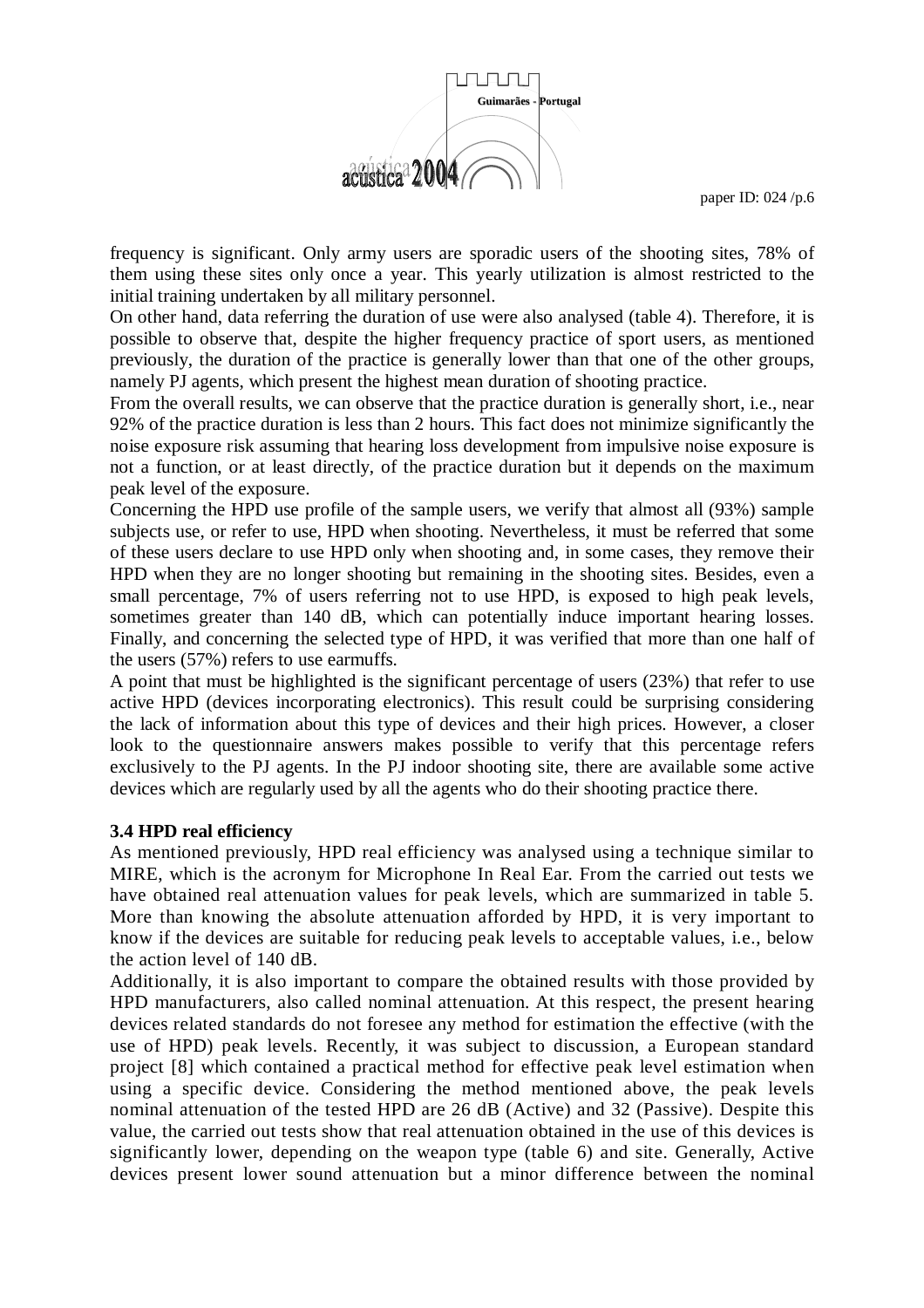

(catalogues) and real (obtained by MIRE) attenuation. In both cases (table 5 and 6) active devices also present less variability in the obtained results.

In average, the obtained attenuation values are comprised between 6.1 and 32.4 dB. It is also possible to verify that, in absolute terms, the limit for the maximum peak level (140 dB) is not exceeded in any of the carried out measurements with this specific HPD.

Table 5 –*Real attenuation (mean and standard-deviation) of the two types of HPD tested.* 

|                 | <b>Active HPD</b> |     | Passive HPD |      |
|-----------------|-------------------|-----|-------------|------|
| Weapon Type     | m                 | sd  | m           | sd   |
| Automatic rifle | 18,6              | 9,5 | 10,6        | 2,2  |
| Hunting-gun     | 11,3              | 9,0 | 17,4        | 13,0 |
| Pistol          | 19,4              | 3,3 | 23,5        | 8,3  |
| Gun-machine     | 17,9              | 6,1 | 20,2        | 11,8 |
| Revolver        | 14,0              | 2,4 | 19.6        | 13.9 |

Table 6 – *Difference (mean and standard-deviation) between nominal attenuation and real attenuation values of the two types of HPD tested.* 

| $\alpha$ and $\alpha$ and $\alpha$ and $\alpha$ and $\alpha$ and $\alpha$ and $\alpha$ and $\alpha$ and $\alpha$ and $\alpha$ and $\alpha$ and $\alpha$ and $\alpha$ and $\alpha$ and $\alpha$ and $\alpha$ and $\alpha$ and $\alpha$ and $\alpha$ and $\alpha$ and $\alpha$ and $\alpha$ and $\alpha$ and $\alpha$ and $\alpha$<br>$\cdots$ $\cdots$ |      |                   |      |             |  |
|-------------------------------------------------------------------------------------------------------------------------------------------------------------------------------------------------------------------------------------------------------------------------------------------------------------------------------------------------------|------|-------------------|------|-------------|--|
| Weapon Type                                                                                                                                                                                                                                                                                                                                           |      | <b>Active HPD</b> |      | Passive HPD |  |
|                                                                                                                                                                                                                                                                                                                                                       | m    | sd                | m    | sd          |  |
| Automatic rifle                                                                                                                                                                                                                                                                                                                                       | 7,4  | 9.5               | 21,4 | 2,2         |  |
| Hunting-gun                                                                                                                                                                                                                                                                                                                                           | 14,7 | 9,0               | 14,6 | 13,0        |  |
| Pistol                                                                                                                                                                                                                                                                                                                                                | 6.6  | 3,3               | 8.5  | 8.3         |  |
| Gun-machine                                                                                                                                                                                                                                                                                                                                           | 8.1  | 6,1               | 11,8 | 11,8        |  |
| Revolver                                                                                                                                                                                                                                                                                                                                              | 12,0 | 2.4               | 12,4 | 13,9        |  |

### **4. CONCLUSIONS**

Although this study is not yet complete, the obtained results allow to verify that users of shooting sites, in particular those who do it more frequently, are exposed to significant high sound pressure levels.

Due to the high sound pressure levels registered in these sites, it is possible to conclude that there is a significant risk of hearing loss development amongst the frequent users of fire guns. This risk is even more critical if we consider the fact that the exposure in such places correspond to an exposure to peak levels higher than 140 dB, which implies, per se, a high risk of noise induced hearing loss development.

On other hand, it is also possible to verify that users' protection relies, almost exclusively, on the HPD use. From the obtained results, almost all users (93%) admit to use regularly HPD and only a residual percentage (7%) of users refer not to use HPD and, consequently, is directly exposed to the sound pressure levels at the shooting sites. From the obtained results, it possible to draw the following conclusions:

There is a high number of users of shooting sites, namely, military personnel, shooting athletes and police agents. Amongst them, a great percentage does it in an occupational context (military personnel and police agents).